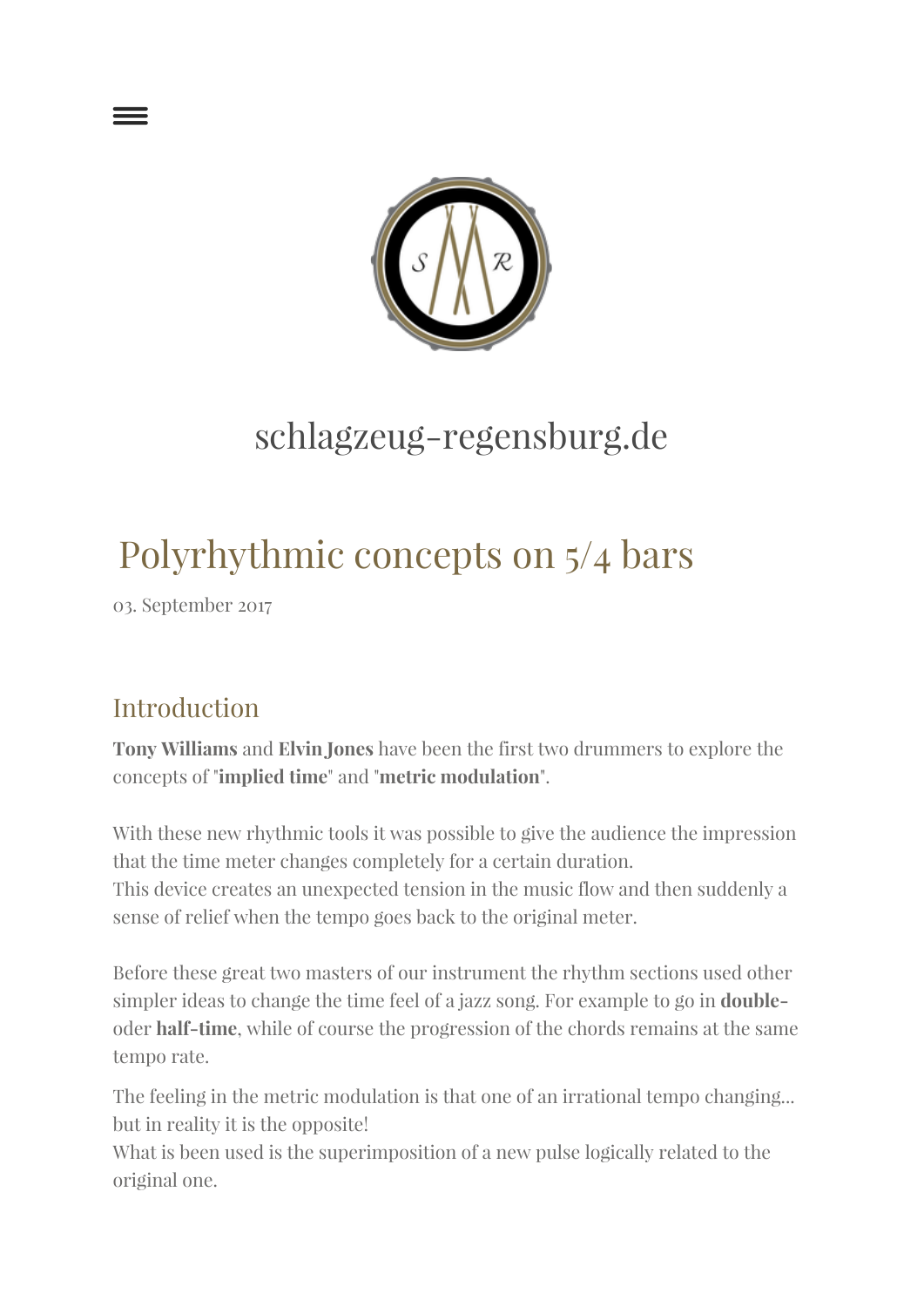In the first chapter of this article we analyse some polyrhythmical fills in 5/4. In the second one we apply a metric modulation to the same odd time.

You can use a base 5/4 swing pattern that you like. Here just as example:



### A polyrhythmical fill: 3 against 5

Now, if we divide the pulse in triplets, we obtain 3x5=15 notes in each bar. 3 is our pulse, so let's try to consider the eighth triplets in groups of 5 notes, with the following pattern:



This is the result:



I suggest to practice this polyrhythmic figure with the metronome on the quarter notes or to keep the pulse with the foot.

When it flows, you can practice alternating three bars of swing and a bar of this fill, then two-two and at the end four-four.

Next we can orchestrate this idea by moving the accents around the drumset. At first we can play a one-bar-phrasing:



On the E note in violin key there's the first tom, on the A the floor tom.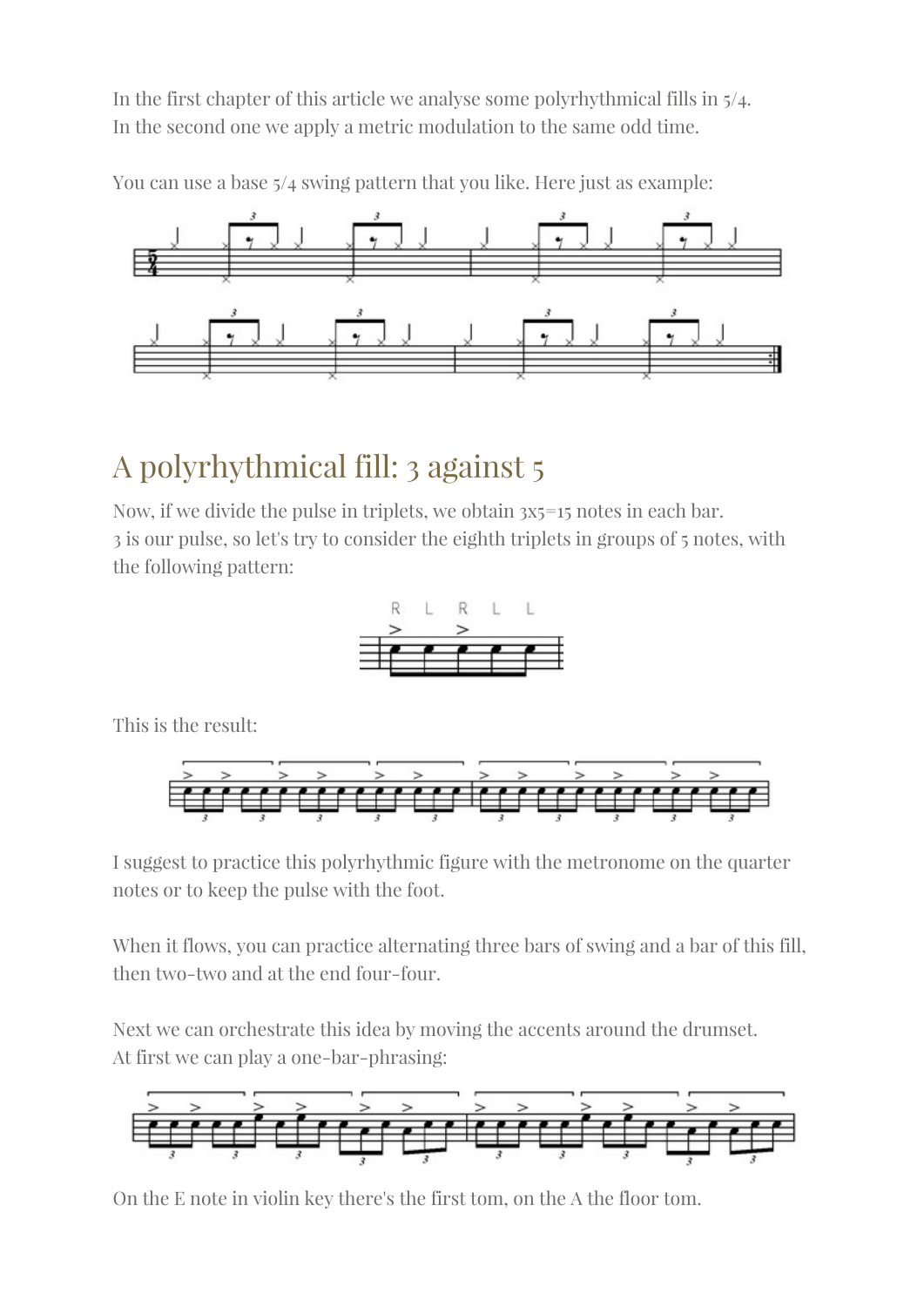The next step is to organise the 5-notes-pattern not in groups of 3 (5x3), but in something other, to release the fill from the form of the bar.

Let's take for example a group of  $_4$  (5x<sub>4</sub>) with the accents playing the form Snare-Tom-Snare-Floor Tom.

The cycle lasts 4 bars, as 12 is the least common multiple of 3 and 4.



Let's practice this 4-bars-fill alternating with 4 bars of the base swing pattern.

When we master this polyrhythmic idea of 3 against 5, we can apply it to more interesting phrasing.

Let's take for example the following one:



Then let's apply it on a 5/4 bar:



We can proceed the same way as for the former 5-notes-group. Also, let's orchestrate it in 1-bar phrasing:



And then in a 4x3 group of 4 bars: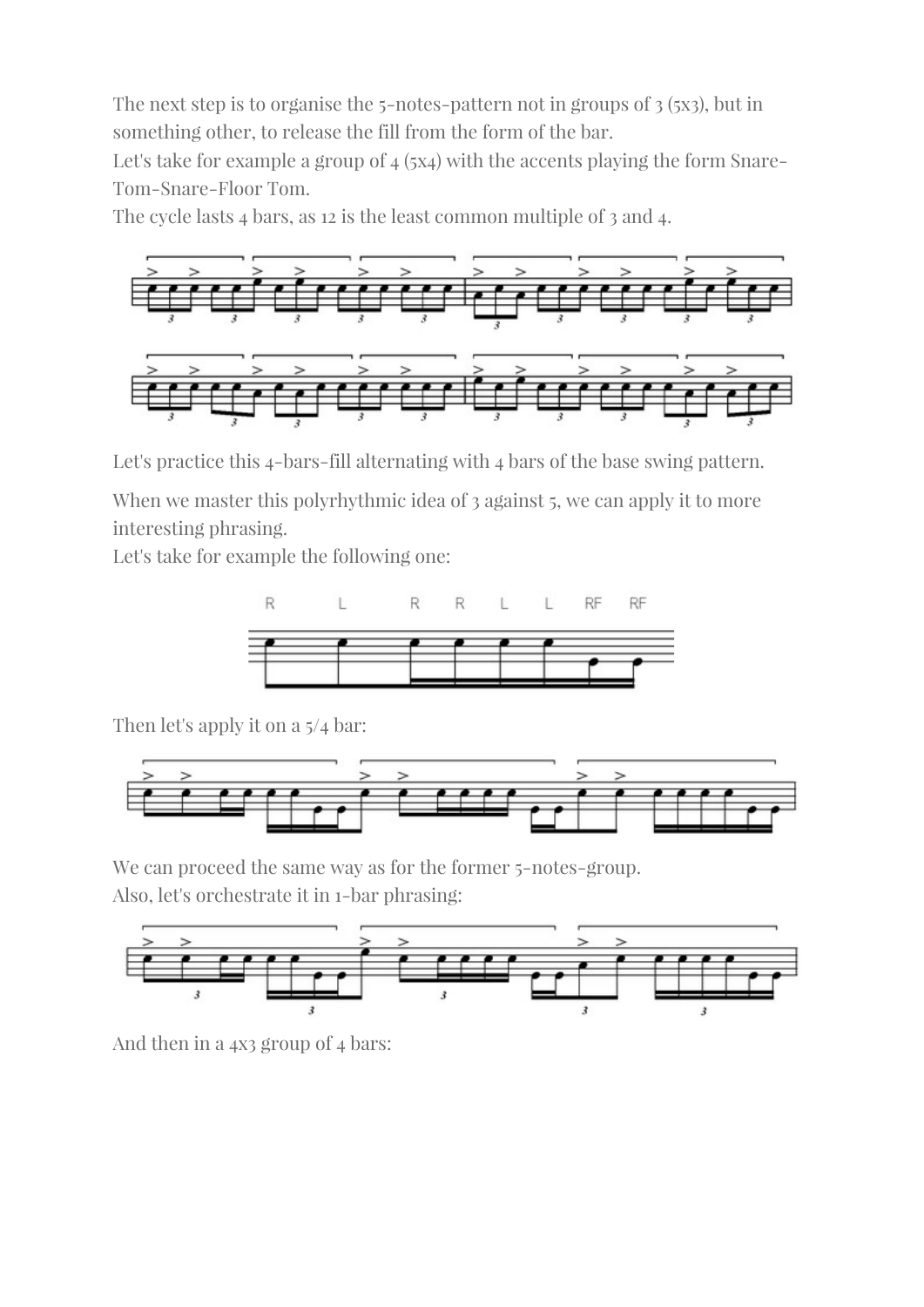

#### A metric modulation: from the quarter to the dotted quarter

In the first chapter of this article we considered the pulsation as divided in triplets. Let's take now the eighth notes (without swing).

We play the eighth notes on the Snare and we group them in group of three by adding the Bass Drum as written:



Now the resulting metric modulation is from the quarter note:



to the superimposed dotted quarter note:



Now comes the funny part...

Let's apply a shuffle groove to the new pulsation:



At first we can counterpose 2 bars of the base 5/4 swing pattern and 2 bars of the new implied time.